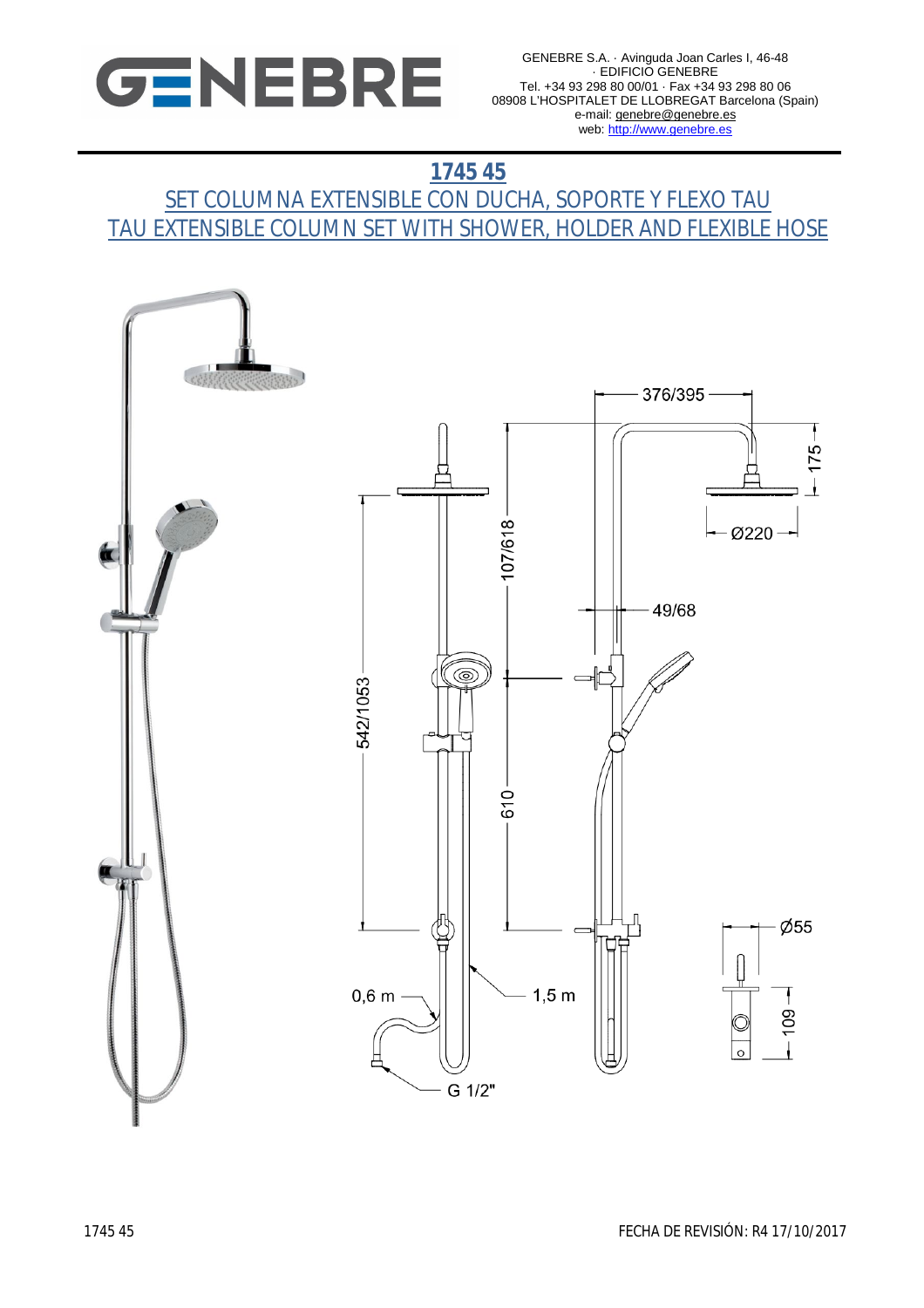

### **Características Features**

- 1) Fabricada en latón según UNE-EN 1982.
- 2) Cromado según EN 248.
- 3) Soporte deslizante y orientable.
- 4) Columna telescópica regulable en altura.
- 5) Inversor cerámico.
- 6) Suministrada con flexo de ducha de acero inoxidable cromado de 1,5 m, flexo de conexión de acero inoxidable cromado de 0,6 m, rociador orientable con jet anticalcáreo y mango de ducha con 5 funciones anticalcáreas.
- 7) Temperatura máxima: 85 °C.
- 8) Temp. máx. recomendada: 65 °C.
- 9) Presión máxima: 10 bar.
- 10) Presión mínima: 0,5 bar.
- 11) Presión recomendada: 1 3 bar.

- 1) Made in brass according to UNE-EN 1982.
- 2) Chrome plated according to EN 248.
- 3) Sliding and adjustable rotary holder.
- 4) Telescopic column with adjustable height.
- 5) Ceramic diverter.
- 6) Fitted with 1.5 m. chrome plated stainless steel flexible hose, 0.6 m. chrome plated stainless steel flexible hose, adjustable sprayer with anti-lime jets and 5 anti-lime functions hand shower.
- 7) Maximum temperature: 85 °C.
- 8) Max. Recommended temp.: 65 °C.
- 9) Maximum pressure: 10 bar.
- 10) Minimum pressure: 0,5 bar.
- 11) Recommended pressure: 1 3 bar.

### **Descripcion / Description**

Set de columna extensible para baño y ducha, con rociador orientable, mango de ducha con 5 funciones, soporte de ducha deslizante y orientable y flexo de ducha de 1.5 metros en inoxidable cromado con caída vertical y un flexo de 0.6 metros para conexión al grifo. Con inversor cerámico ubicado en el cuerpo.

Extensible shower and bath column set with adjustable sprayer, 5-function shower handle, adjustable sliding shower bracket and 1.5 meter flexible hose in chrome-plated stainless steel with vertical drop and a 0.6 meter flexible hose for connection to the tap. With ceramic diverter located in the body.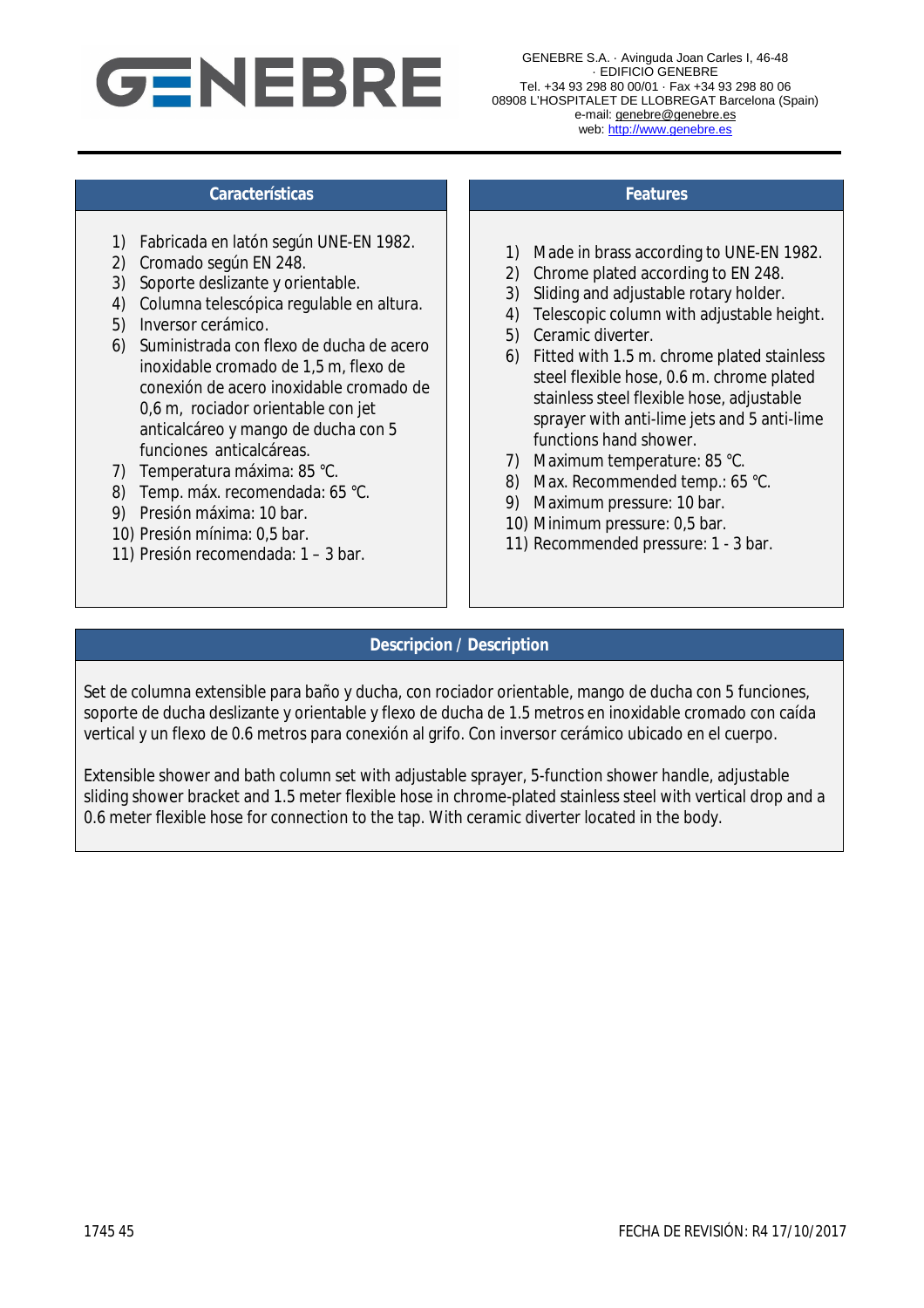

GENEBRE S.A. · Avinguda Joan Carles I, 46-48 · EDIFICIO GENEBRE Tel. +34 93 298 80 00/01 · Fax +34 93 298 80 06 08908 L'HOSPITALET DE LLOBREGAT Barcelona (Spain) e-mail: genebre@genebre.es web: http://www.genebre.es

#### **Funciones columna / Column functions**



Rociador antical

head

Anti-lime jets shower



Rociador orientable

Adjustable shower

head

Rociador Ø220 mm. Ø220 mm. round shower antical head



Mango de ducha Anti-lime jets shower head



Flexo doble grapaje Double lock flexible hose



Regulación en profundidad Depth regulation



Barra telescópica Telescopic sliding bar



Regulación lateral Side regulation



Conexión directa a cuerpo Connection directly to body



Soporte regulable en altura Height regulable holder



Soporte inclinable **Bending holder**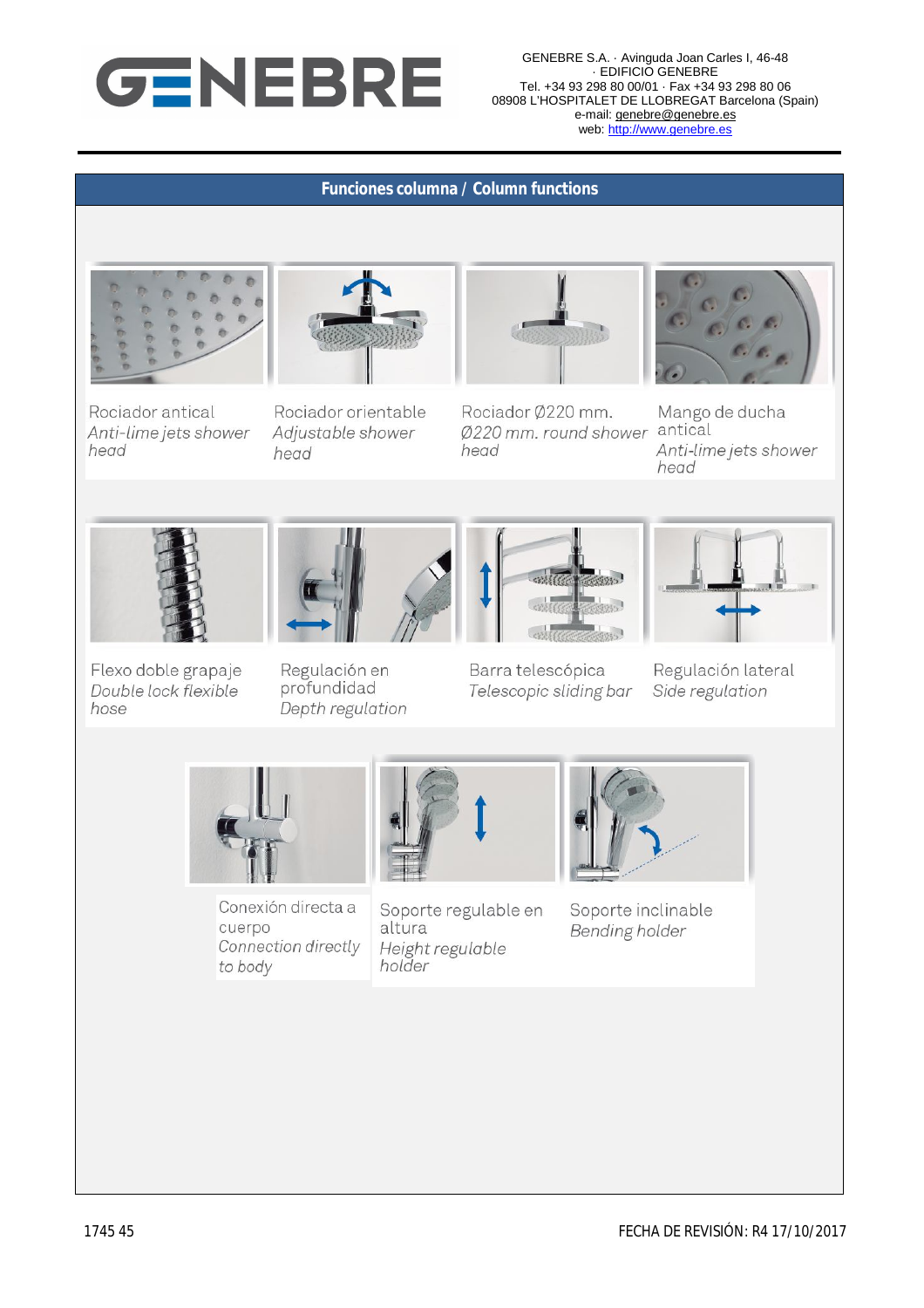

GENEBRE S.A. · Avinguda Joan Carles · EDIFICIO GENEBRE Tel. +34 93 298 80 00/01 · Fax +34 93 298 80 06 08908 L'HOSPITALET DE LLOBREGAT Barcelona (Spain) e-mail: genebre@genebre.es web: http://www.genebre.es vinguda Joan Carles I, 46-48

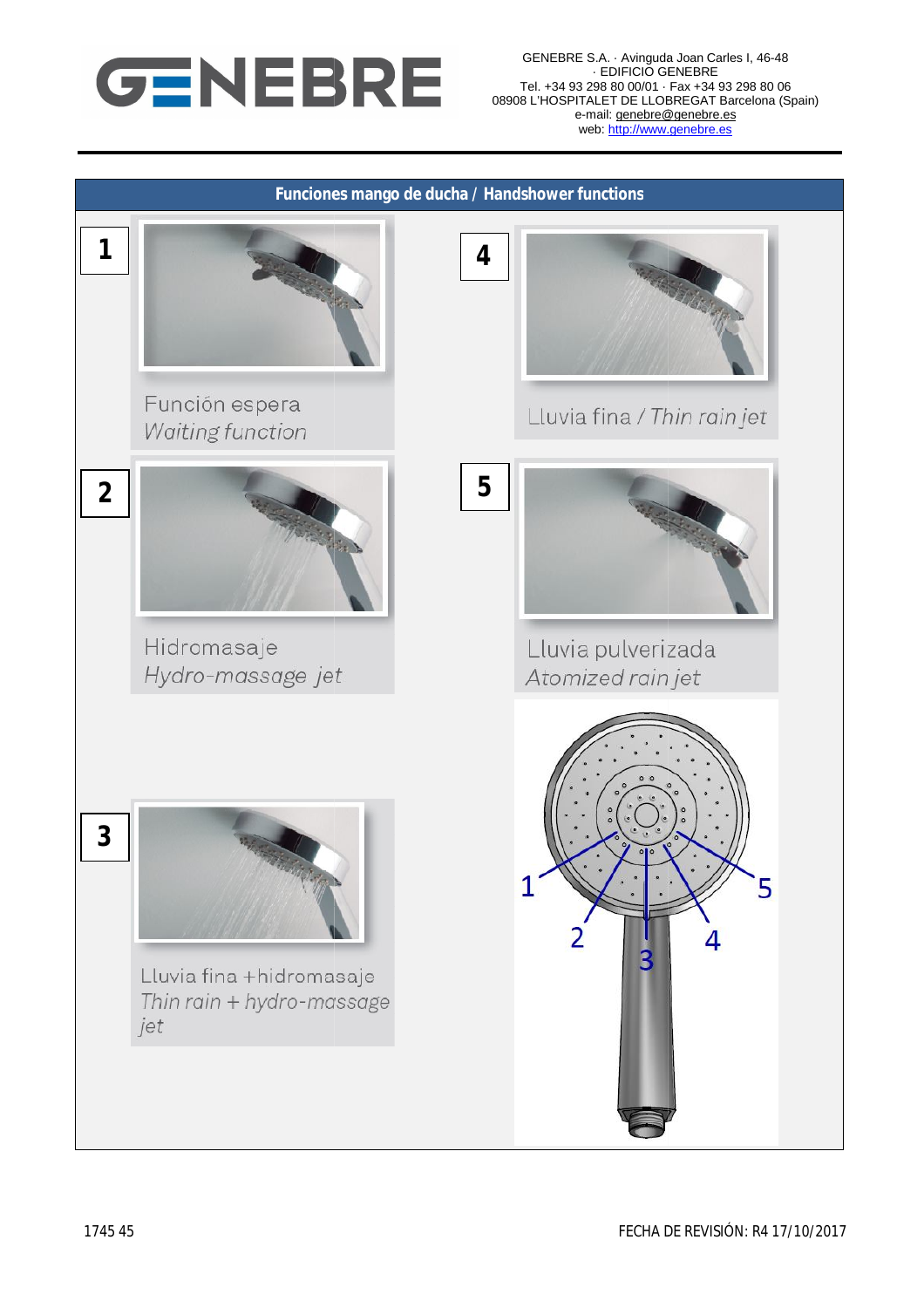

#### **Caudal / Water Flow**

| Presión / Pressure |      | Caudal / Water flow          |       |                |      |                |     |  |
|--------------------|------|------------------------------|-------|----------------|------|----------------|-----|--|
|                    |      | Ducha / Shower<br>Rociador / |       |                |      |                |     |  |
|                    |      | Shower head                  | 1     | $\overline{2}$ | 3    | $\overline{4}$ | 5   |  |
| Bar                | psi  |                              | I/min |                |      |                |     |  |
| 0,5                | 7,3  | 5,2                          |       | 2,7            | 4,2  | 3,6            | 1,8 |  |
| 1                  | 14,5 | 6,6                          |       | 4,1            | 5,6  | 4,9            | 2,8 |  |
| 1,5                | 21,8 | 8                            |       | 5,5            | 7,1  | 6,2            | 3,7 |  |
| 2                  | 29   | 9,4                          |       | 6,7            | 8,5  | 7,7            | 4,6 |  |
| 2,5                | 36,3 | 10,8                         |       | 7,7            | 9,9  | 8,9            | 5,4 |  |
| 3                  | 43,5 | 12,1                         |       | 8,7            | 11,2 | 10,1           | 6,1 |  |
| 3,5                | 50,8 | 13,3                         |       | 9,8            | 12,5 | 11,3           | 6,6 |  |
| 4                  | 58   | 14,3                         |       | 10,8           | 13,5 | 12,5           | 7   |  |
| 4,5                | 65,3 | 15,4                         |       | 11,6           | 14,6 | 13,6           | 7,3 |  |
| 5                  | 72,5 | 16,4                         |       | 12,5           | 15,6 | 14,6           | 7,5 |  |
| 5,5                | 79,8 | 17,3                         |       | 13,4           | 16,6 | 15,5           | 7,7 |  |

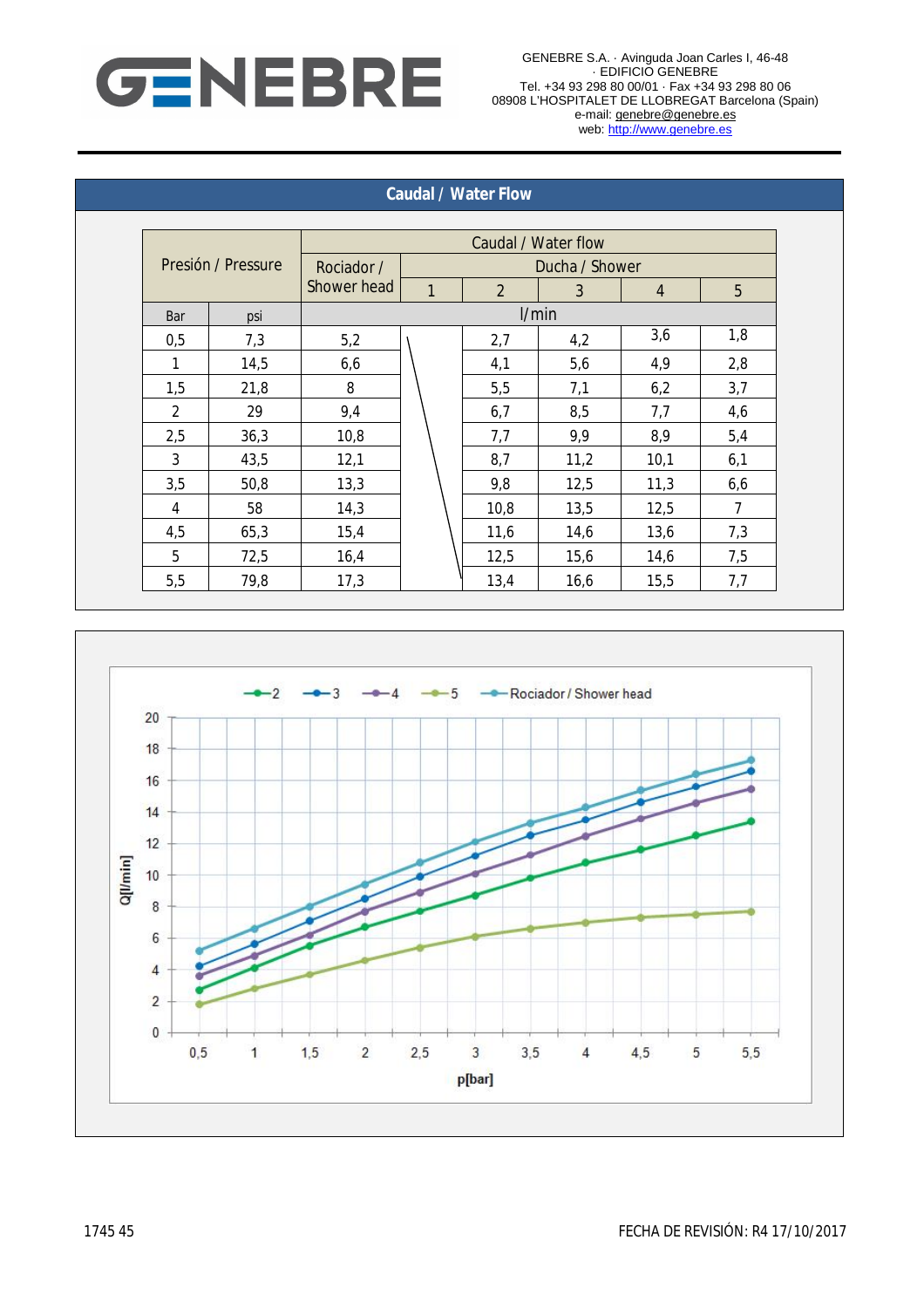

| <b>Recambios / Spare Parts</b> |                |                |                                                                              |  |  |  |  |  |
|--------------------------------|----------------|----------------|------------------------------------------------------------------------------|--|--|--|--|--|
|                                | No.            | Código         | Descripción /<br><b>Description</b>                                          |  |  |  |  |  |
|                                | $\mathbf{1}$   | 9908 0200      | Set juntas columna<br>redonda / Round<br>column gasket set                   |  |  |  |  |  |
|                                | $\overline{2}$ | 9908 0201      | Soporte deslizante<br>columna redonda /<br>Round column<br>shower holder     |  |  |  |  |  |
| 1                              | $\mathbf{3}$   | 9908 0226      | Soporte columna /<br>Column holder                                           |  |  |  |  |  |
|                                | $\overline{4}$ | R65112 18      | Rociador D22 Tau /<br>Tau D22 shower<br>sprayer                              |  |  |  |  |  |
| 3<br>$\overline{4}$            | 5              | <b>DXT5 45</b> | Mango de ducha T5<br>jets / T5 jets<br>handshower                            |  |  |  |  |  |
| 000<br>5                       | 6              | 9908 0206      | Flexo H 1/2" - H 1/2"<br>150 cm / F 1/2" - F<br>1/2" 150 cm flexible<br>hose |  |  |  |  |  |
| 2                              | $\overline{7}$ | 9908 0203      | Flexo H 1/2" - H 1/2"<br>60 cm / F 1/2" - F<br>1/2" 60 cm flexible<br>hose   |  |  |  |  |  |
|                                | 8              | 5174545        | Inversor columna<br>redonda / Round<br>column diverter                       |  |  |  |  |  |
|                                | 9              | 9908 0204      | Inversor set columna<br>/ Column set diverter                                |  |  |  |  |  |
| 8                              | 10             | 9908 0205      | Volante inversor set<br>redondo / Round set<br>diverter handle               |  |  |  |  |  |
|                                | 11             | 9908 0202      | Racor columna<br>cuadrada / Square<br>column racor                           |  |  |  |  |  |
| 6                              |                |                |                                                                              |  |  |  |  |  |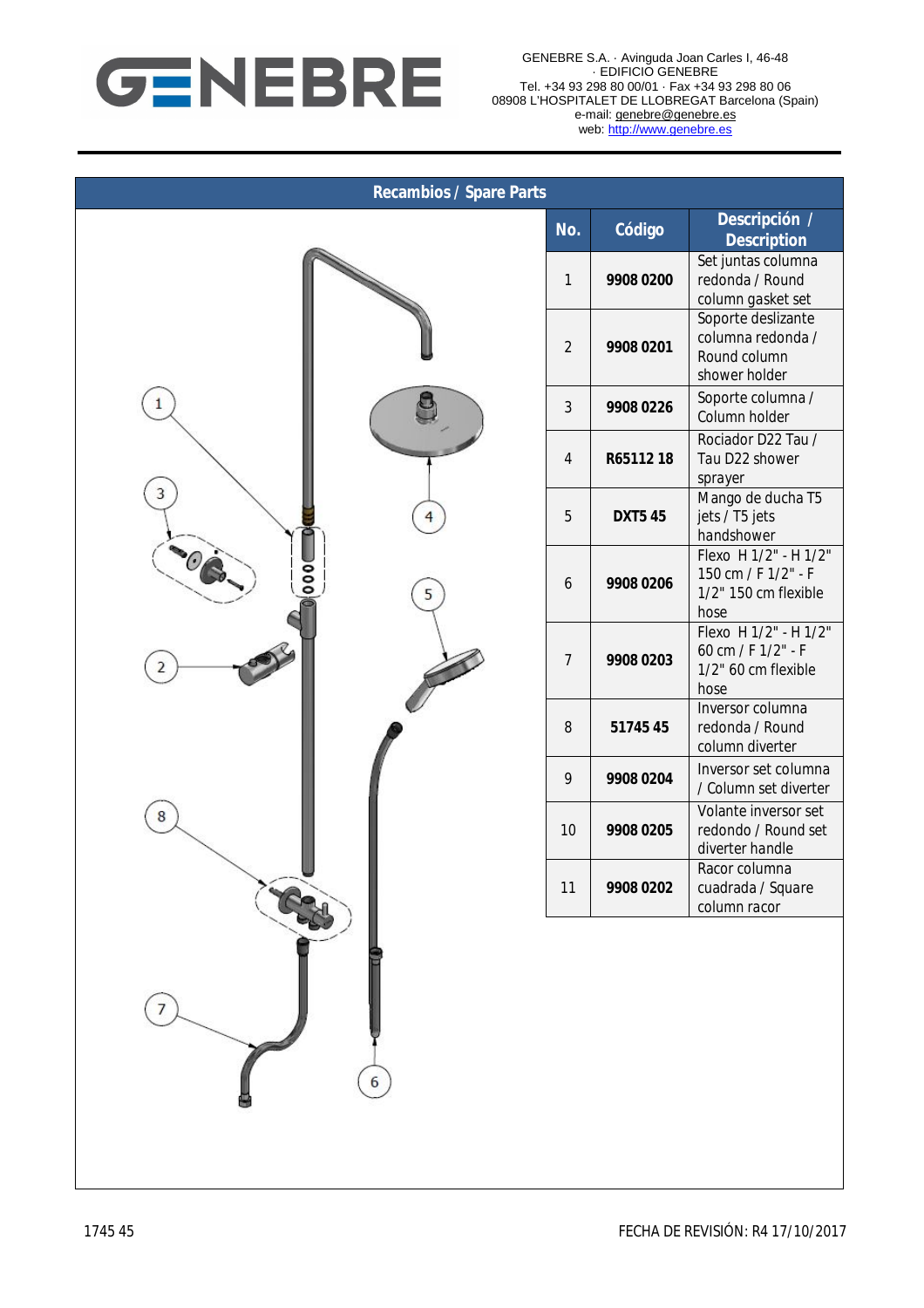

GENEBRE S.A. · Avinguda Joan Carles I, 46-48 · EDIFICIO GENEBRE Tel. +34 93 298 80 00/01 · Fax +34 93 298 80 06 08908 L'HOSPITALET DE LLOBREGAT Barcelona (Spain) e-mail: genebre@genebre.es web: http://www.genebre.es